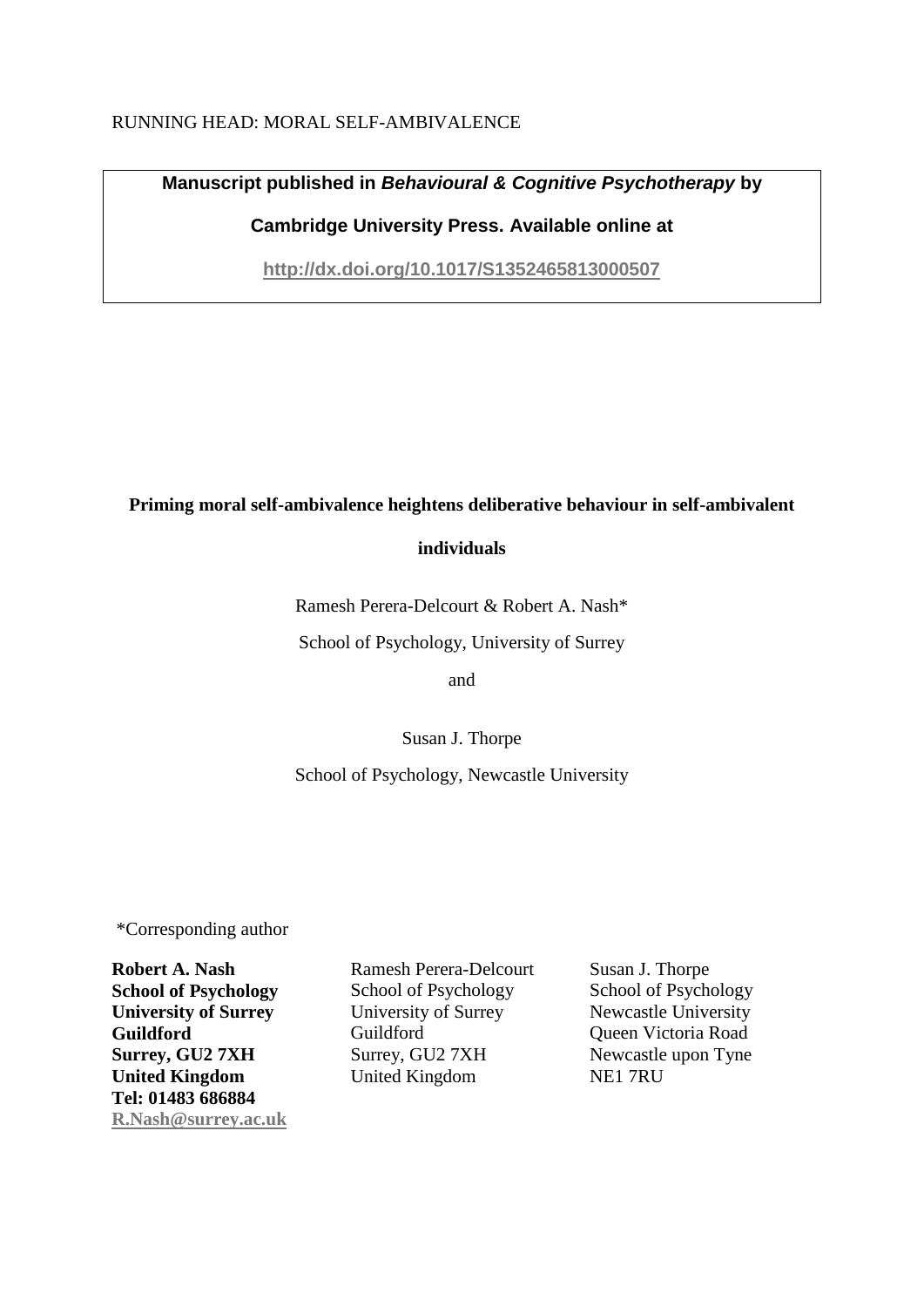**Background:** Recent work on cognitive-behavioural models of obsessive-compulsive disorder has focused on the roles played by various aspects of self-perception. In particular, moral self-ambivalence has been found to be associated with obsessive-compulsive phenomena.

**Aims:** In this study we used an experimental task to investigate whether artificially priming moral self-ambivalence would increase participants' deliberation on ethical problems, an index which might be analogous to obsessive-compulsive behaviour.

**Method:** Non-clinical participants completed two online tasks designed to prime either moral self-ambivalence, general uncertainty or neither. All participants then completed a task requiring them to consider solutions to moral dilemmas. We recorded the time participants took to respond to the dilemmas and the length of their responses; we then combined these variables to create a measure of deliberation.

**Results:** Priming moral self-ambivalence led to increases in deliberation, but this was only significant among those participants who scored highly on a baseline measure of moral selfambivalence. Priming general uncertainty had no significant effect upon deliberation.

**Conclusions:** The results suggest that moral self-ambivalence may play a role in the maintenance of obsessive-compulsive behaviour. We propose that individuals who are morally self-ambivalent might respond to situations in which this ambivalence is made salient by exhibiting behaviour with obsessive-compulsive characteristics. These findings have implications for the incorporation of ideas about self-concept into theories of obsessivecompulsive disorder.

#### **Key words: obsessive-compulsive disorder; morality; self-ambivalence; self-perception;**

**experiment**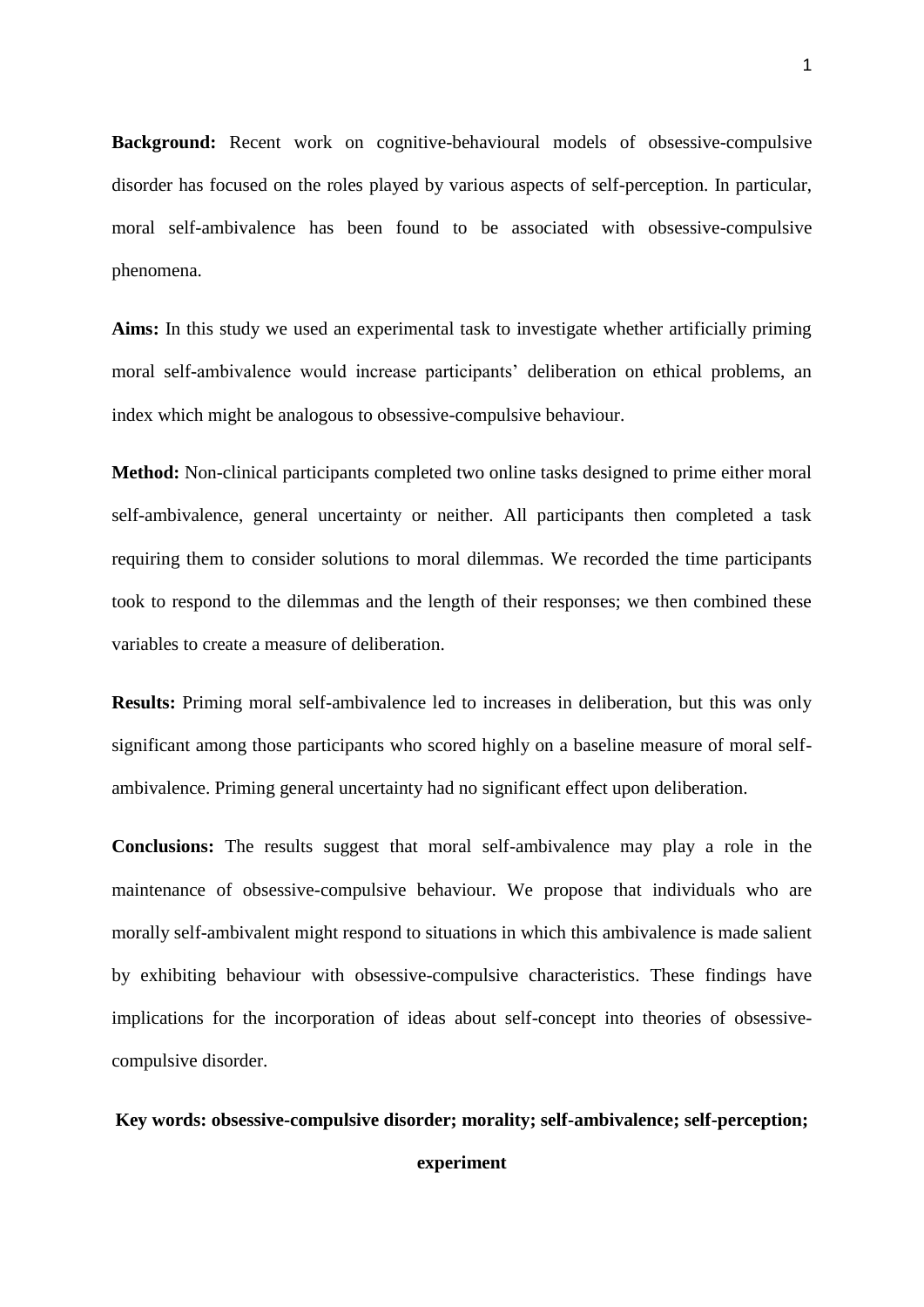# **Priming moral self-ambivalence heightens deliberative behaviour in self-ambivalent individuals**

Obsessive-compulsive disorder (OCD) is considered among the most incapacitating anxiety disorders (World Health Organization, 1996), with an estimated lifetime prevalence of 1-3% (Torres et al., 2006). Although Cognitive-Behavioural Therapy (CBT) is now a wellestablished treatment for OCD (National Institute for Health and Clinical Excellence, 2005), there is consistent evidence that 30% of individuals referred for CBT do not benefit from it, and only 55% see a benefit 1-6 years after treatment (Abramowitz, 2006). Despite much research refining the cognitive model of OCD, the latest meta-analysis suggests that treatment effectiveness has not improved substantively over recent years (Olatunji, Davis, Powers, & Smits, 2013). Recent developments in cognitive-behavioural models of OCD have therefore attempted to make the theoretical models underlying CBT more comprehensive by investigating 'higher-order' vulnerability factors for the disorder's development (Bhar & Kyrios, 2007; Doron, Kyrios, & Moulding, 2007; Doron, Moulding, Kyrios, & Nedeljkovic*,*  2008), in particular those relating to the structure of the 'self' (Doron & Kyrios, 2005; Kempke & Luyten, 2007). In this paper we explore whether obsessive-compulsive behaviour might occur as a response to a salient uncertainty about the status of one's self as moral.

The cognitive-behavioural model of OCD is based on the premise that obsessions are more frequent and distressing versions of otherwise normal intrusive thoughts (Clark & Rhyno, 2005). What leads to those thoughts becoming obsessions is theorised to be a person's appraisal of them (Salkovskis, 1999). Compulsions, in turn, are thought to arise as a means for the person to manage the distress that this appraisal causes (Clark, 2004). This response leads to the negative reinforcement of compulsions and the maintenance of the belief in the significance of the intrusive thoughts. One factor that has been theorised to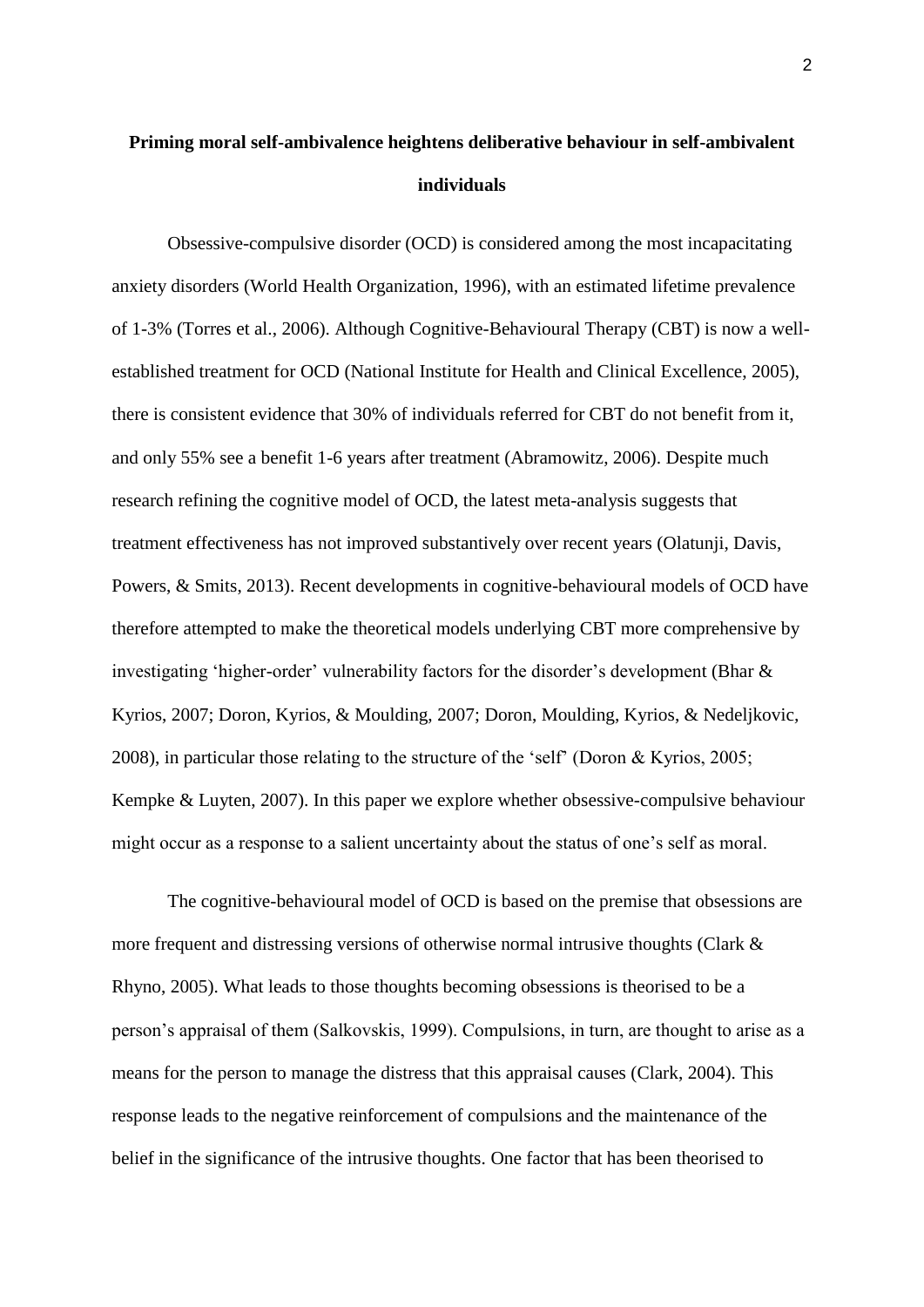contribute to these unhelpful appraisals is what the person with OCD fears their intrusions imply about the traits they have or might acquire (Aardema & O'Connor, 2007).

The inclusion of self-perception variables into cognitive-behavioural models of OCD is consistent with the idea that obsessional thoughts are often appraised as ego-dystonic, that is, inconsistent with a person's sense of self (Aardema & O'Connor, 2007). Indeed, in one study participants with OCD were found to rate their most upsetting obsession as being one that contradicted an important aspect of their self (Rowa, Purdon, Summerfeldt, & Antony, 2005). The present paper focuses on the moral aspect of the self, as people with OCD often draw negative inferences from their intrusions in terms of their perceptions of themselves as moral beings (Ferrier & Brewin, 2005).

Experimental research supports a causal link between threats to morality and obsessive-compulsive phenomena: Elliott and Radomsky (2009) played female undergraduates an audio-recording describing a kiss—either consensual or non-consensual with a man who was described as either moral or immoral. In both the consensual and nonconsensual groups, participants reported greater feelings of mental contamination (i.e., feelings of dirtiness) when the man was adjudged immoral, and some participants reported greater subsequent urges to wash. However, research supporting the notion that threats to morality underlie some obsessive-compulsive behaviours does not explain *why* people with OCD misappraise intrusive thoughts as morally-threatening (Bhar & Kyrios, 2007); indeed, people ordinarily reject negative information about themselves to protect their sense of selfworth (Sherman & Cohen, 2002). Research has begun to specify some potential vulnerability factors for developing these responses to intrusions (Doron & Kyrios, 2005).

One vulnerability factor that may be important is moral self-ambivalence. Selfambivalence is defined as uncertainty about and preoccupation with a dichotomous self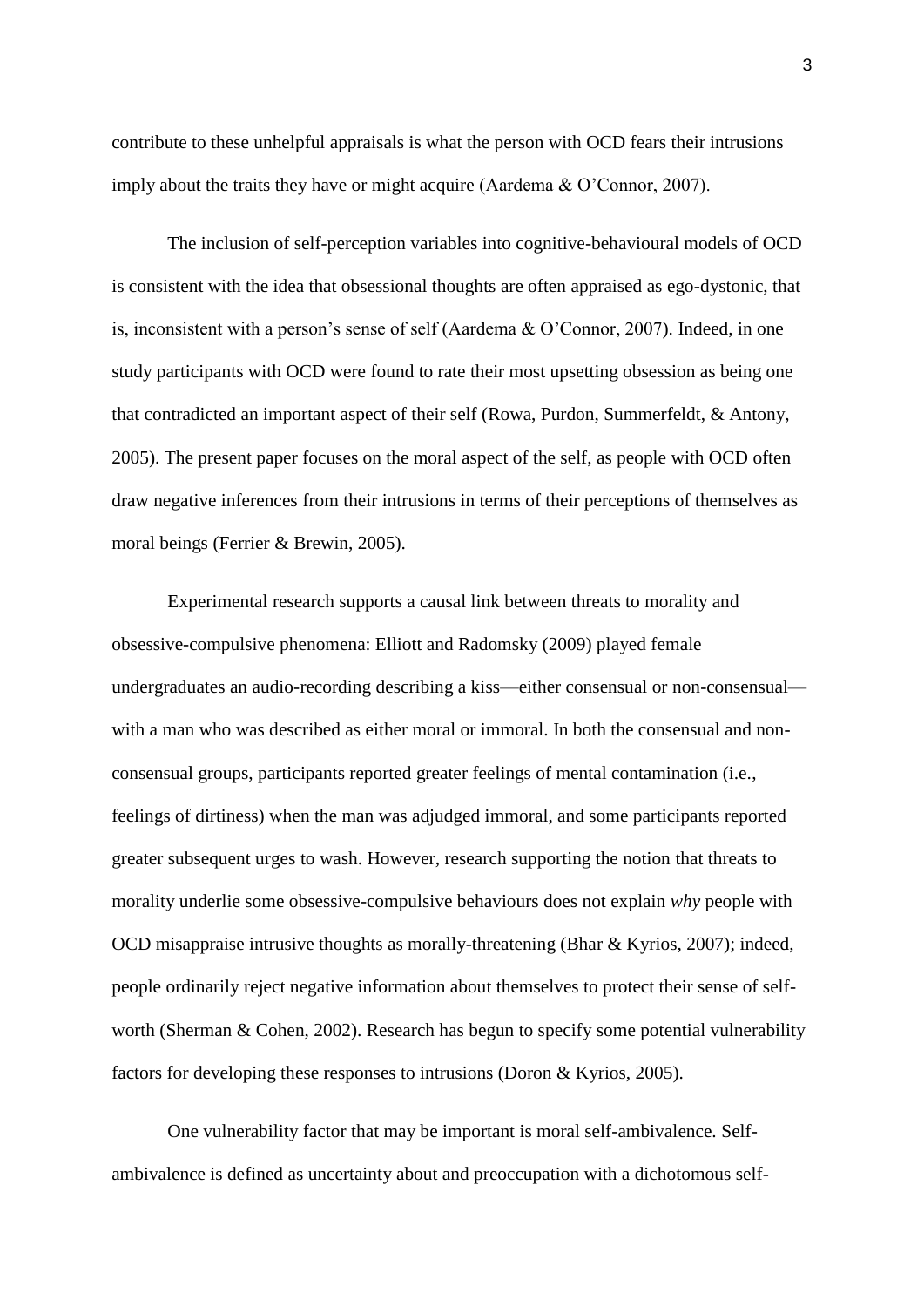construct. For example, someone might be unsure and concerned about which half of two extremes of a dimension, such as morality, they belong to (Bhar & Kyrios, 2007). This can involve contradictory beliefs about the self, such as "I am a good person" and "I am a bad person", resulting in uncertainty about one's self-worth and attempts to ascertain the 'truth' about oneself (Guidano & Liotti, 1983). The finding that intrusive thoughts may escalate into obsessions and compulsions because they are experienced as threatening in the context of an uncertain sense of self has been theoretically connected to beliefs about inflated responsibility (Doron, Moulding, Kyrios, Nedeljkovic, & Mikulincer, 2009). These are beliefs that one is instrumentally responsible for preventing harm, which are often key in OCD (Obsessive Compulsive Cognitions Working Group, 1997; Salkovskis, 1999). Inflated responsibility beliefs and responses have been conceptualised as ways of restoring a more certain sense of self in the face of threatening intrusions (Doron et al., 2009; Kempke & Luyte, 2007).

Supporting this theory, in clinical populations correlations have been shown between moral self-ambivalence and OCD symptomatology (Bhar & Kyrios, 2007), yet these findings call for experimental studies to explore the causality of the relationship (Bhar  $&$  Kyrios, 2007; Doron et al., 2008). Probably the most relevant experimental research is a recent series of studies by Doron, Sar-El, and Mikulincer (2012), who manipulated moral selfsensitivity—a related construct that concerns the placing of considerable self-worth upon aspects of morality, yet feeling incompetent in those aspects (Doron & Moulding, 2009). Non-clinical participants simply positioned items on graphs, with the labels of the graphs designed to make claims either about the participant's morality, their sports ability, or no quality. Participants next read scenarios describing contamination concerns, and rated their urge to act in response to each worry, and their likelihood of acting. Participants who received negative information about their own morality reported the greatest urges and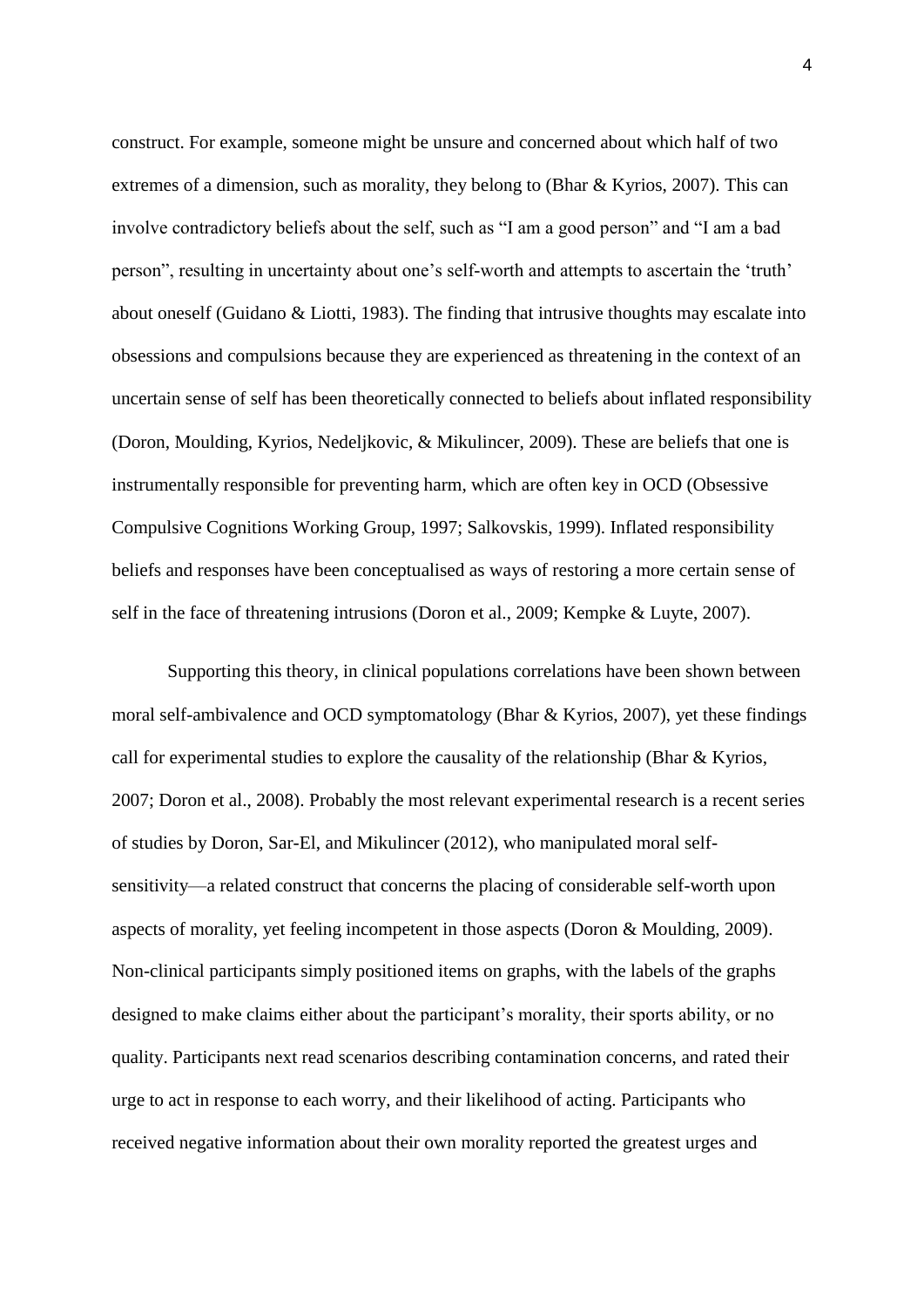likelihoods of acting, suggesting that threatening participants' sense of morality motivated them to neutralise that threat. However, this research only assessed participants' reported urges to act, not their actual behaviour.

In the present study, we tested whether a manipulation involving moral selfambivalence would provoke greater deliberative behaviour when resolving ethical dilemmas: a variable that we argue could be analogous to obsessive-compulsive-like behaviour. We predicted that the effect of this manipulation would be particularly strong for participants with a pre-existing tendency to be self-ambivalent in the moral domain, because it is these participants who should be most motivated to act in response to moral ambiguity (Guidano & Liotti, 1983). To this end, we used priming tasks with participants intended to temporarily increase the salience of either moral self-ambivalence, general uncertainty, or neither. All participants then responded to moral dilemmas. Like other similar studies, we measured the time participants took to respond (e.g., Arntz et al., 2007); as an additional measure of deliberation we also calculated the length of their written justifications.

#### **Method**

#### **Participants and Design**

Participants responded to an advertisement on a University research recruitment webpage, with the only eligibility criterion being that their first language was English. To improve the sample size and diversity, participants were encouraged to pass the study details on to others. A total of 217 adults (68% female, 32% male;  $M_{\text{Age}} = 21.73$ ,  $SD = 6.30$ ) completed the online study, and were entered into a prize draw to win £25. Participants were randomly allocated by the online experimental software to either the Experimental, Uncertainty control, or Neutral control condition.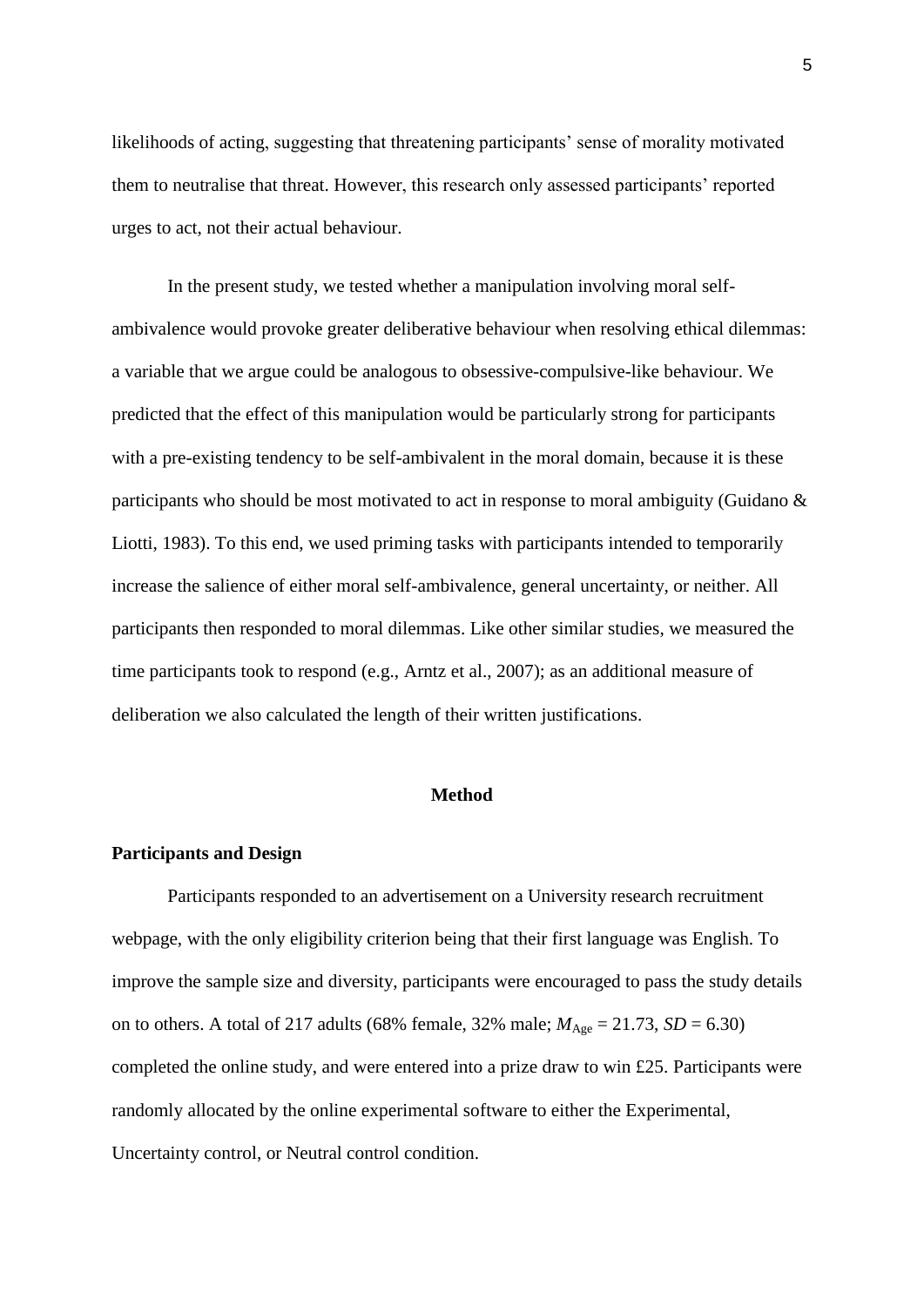#### **Measures**

The Self-Ambivalence Measure (SAM; Bhar, 2004) comprises two subscales: selfworth ambivalence and moral ambivalence. The Moral Ambivalence subscale most strongly predicted endorsement of inflated responsibility beliefs in previous research (Bhar & Kyrios, 2007), therefore we only used this subscale, which has six items. Respondents rate their agreement with each item using 5-point scales ( $\alpha$  = .80 in this sample).

Participants also completed the Generalized Anxiety Disorder Assessment (GAD-7; Spitzer, Kroenke, Williams, & Löwe, 2006;  $\alpha$  = .89 in this sample), the Patient Health Questionnaire (PHQ-9; Kroenke, Spitzer, & Williams, 2001;  $\alpha$  = .87 in this sample), and the Checking and Contamination subscales of the Obsessive-Compulsive Inventory-Revised (OCI-R; Foa et al., 2002;  $\alpha$  = .86 and .81 in this sample respectively) to provide measures of anxiety, depressive symptomatology, and OCD-related compulsions.

There were no significant differences across conditions on the SAM,  $F(2, 195) = 0.08$ , *p* = .93, the GAD-7, *F*(2, 195) = 0.36, *p =* .70, the PHQ-9, *F*(2, 195) = 0.46, *p* = .63, the OCI-R (Checking subscale),  $F(2, 195) = 0.30$ ,  $p = .74$ , or the OCI-R (Contamination subscale),  $F(2, 195) = 0.11$ ,  $p = .90$ ; participants overall scored low on all measures (Table 1).

#### [INSERT TABLE 1 ABOUT HERE]

### **Procedure**

Our procedure was approved by the University of Surrey's Ethics Committee. Participants first completed the measures described above, followed by the experimental manipulation tasks, and finally our moral decision-making task.

#### *Experimental manipulation*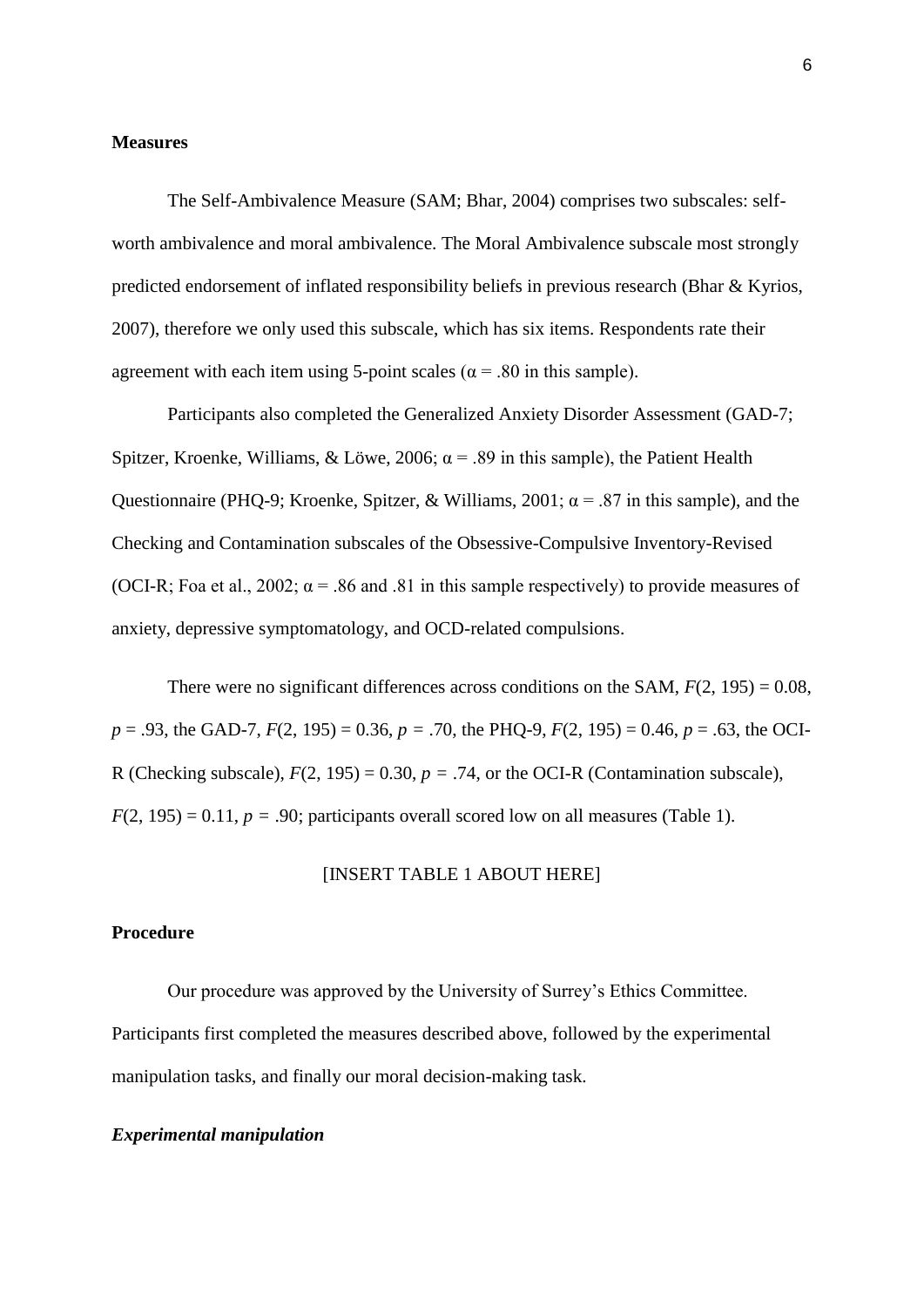Two tasks were used to prime either moral self-ambivalence (in the Experimental condition), general uncertainty (Uncertainty control condition), or neither (Neutral control condition). We used two tasks—the first more 'implicit' and the second more 'explicit'—to maximise the chances that moral self-ambivalence or general uncertainty would be activated. All participants completed both tasks, but the stimuli used in each task differed dependent on which of the three conditions the participant had been allocated to.

*Task 1: Unscrambling sentences.* The first task required participants to unscramble 20 five-word sentences. This method has been used to repeatedly expose participants to a target concept, thus priming it (Bargh & Chartrand, 2000). For Experimental and Uncertain Control participants, half of the sentences were primes, which were mixed in with fillers. Priming sentences in the Experimental condition were based on descriptions of moral selfambivalence in the research literature and the SAM (see Appendix). Priming sentences in the Uncertainty Control condition were adapted from Experimental items to refer instead to general uncertainty*.* The task in the Neutral Control condition consisted entirely of fillers taken from prior studies' priming tasks and supplemented by others devised by us*.*

*Task 2: Writing about experiences.* In the second task, all participants wrote about a past personal experience. Participants in the Experimental condition wrote three details about a time when they were unsure whether they were a good or bad person; those in the Uncertainty Control condition wrote about a time when they were uncertain; and those in the Neutral Control condition wrote about a time when they made a decision. This task was derived from research into attitudinal uncertainty (e.g., Grant & Hogg, 2012). Our only criterion for judging participants to have successfully completed this task was that they wrote a relevant sentence in all three boxes; this was determined by the first author alone, who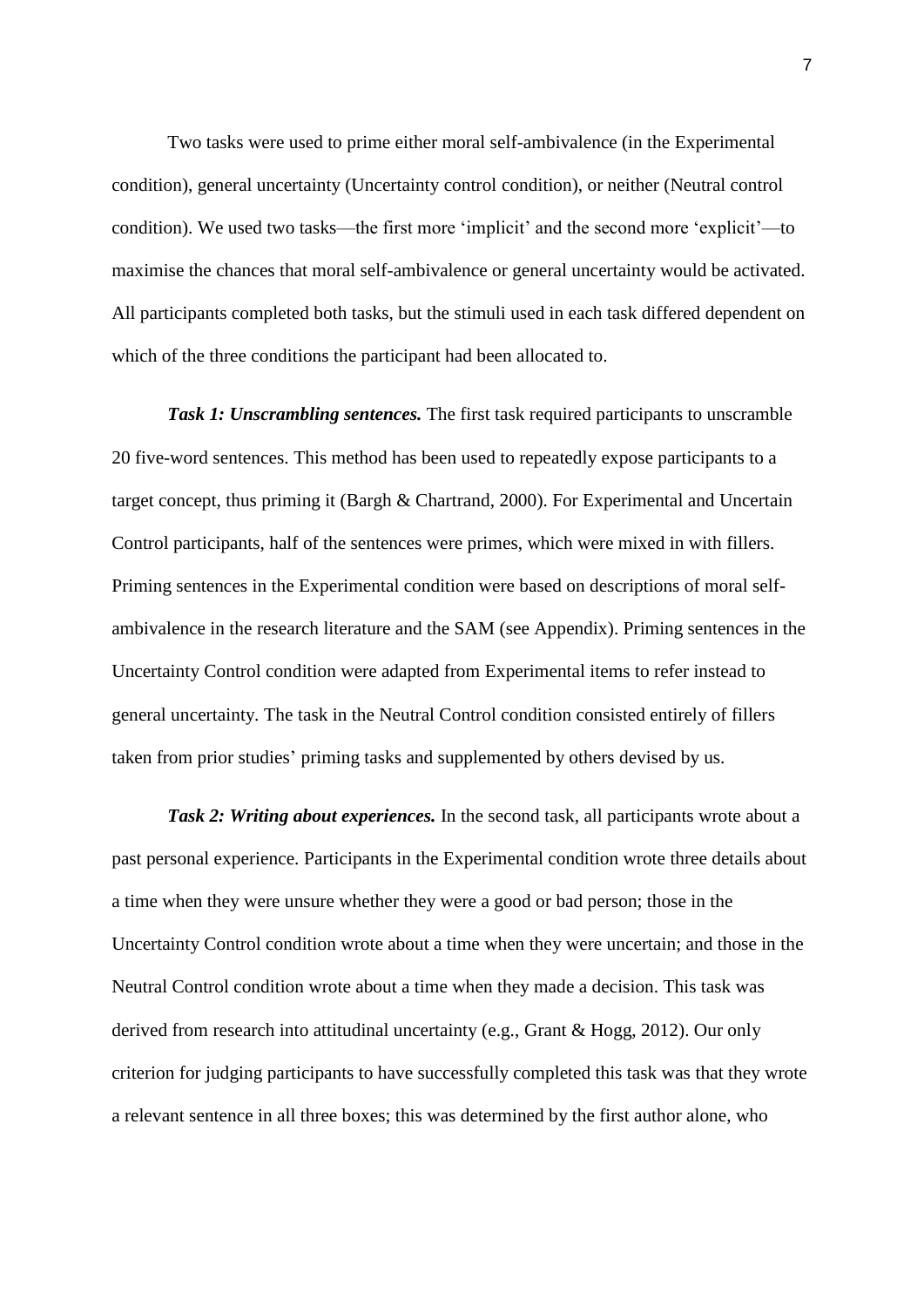inspected participants' responses separately from all other data in order to achieve blindness to condition.

#### *Moral decision-making task*

Finally, participants were presented with five scenarios from Greene, Nystrom, Engell, Darley, and Cohen (2004), and asked for each to decide whether a particular course of action is right, and to justify their answer. All scenarios represented cases in which causing harm to one person could prevent harm against a greater number of people. As with Task 2, participants were judged to have successfully completed this task if they wrote a relevant sentence in all five boxes; this was determined by the first author blind to condition. We measured response time (how long participants took to respond to each scenario, as measured automatically by the online software) and response length (the number of characters they used in each response).

#### **Results**

Nineteen participants were excluded from analysis either because they failed to follow instructions (e.g., writing nonsense strings of letters as responses), or because they spent more than three standard deviations above the mean time to complete the three tasks. This latter criterion was used because priming effects are typically short-lived (Bargh & Chartrand, 2000), and the online nature of the study precluded us from verifying that participants completed it without disengaging. The excluded participants (58% females;  $M_{\text{Age}}$  $= 18.47$ ,  $SD = 0.77$ ) came approximately equally from all three conditions (7 Experimental condition; 7 Uncertainty Control; 5 Neutral Control). This left 198 participants for analysis (69% females;  $M_{\text{Age}} = 22.04$ ,  $SD = 6.50$ ). There were no significant differences across conditions in terms of age,  $F(2, 195) = 0.98$ ,  $p = .38$ , or gender,  $\chi^2(2) = 5.90$ ,  $p = .052$ ;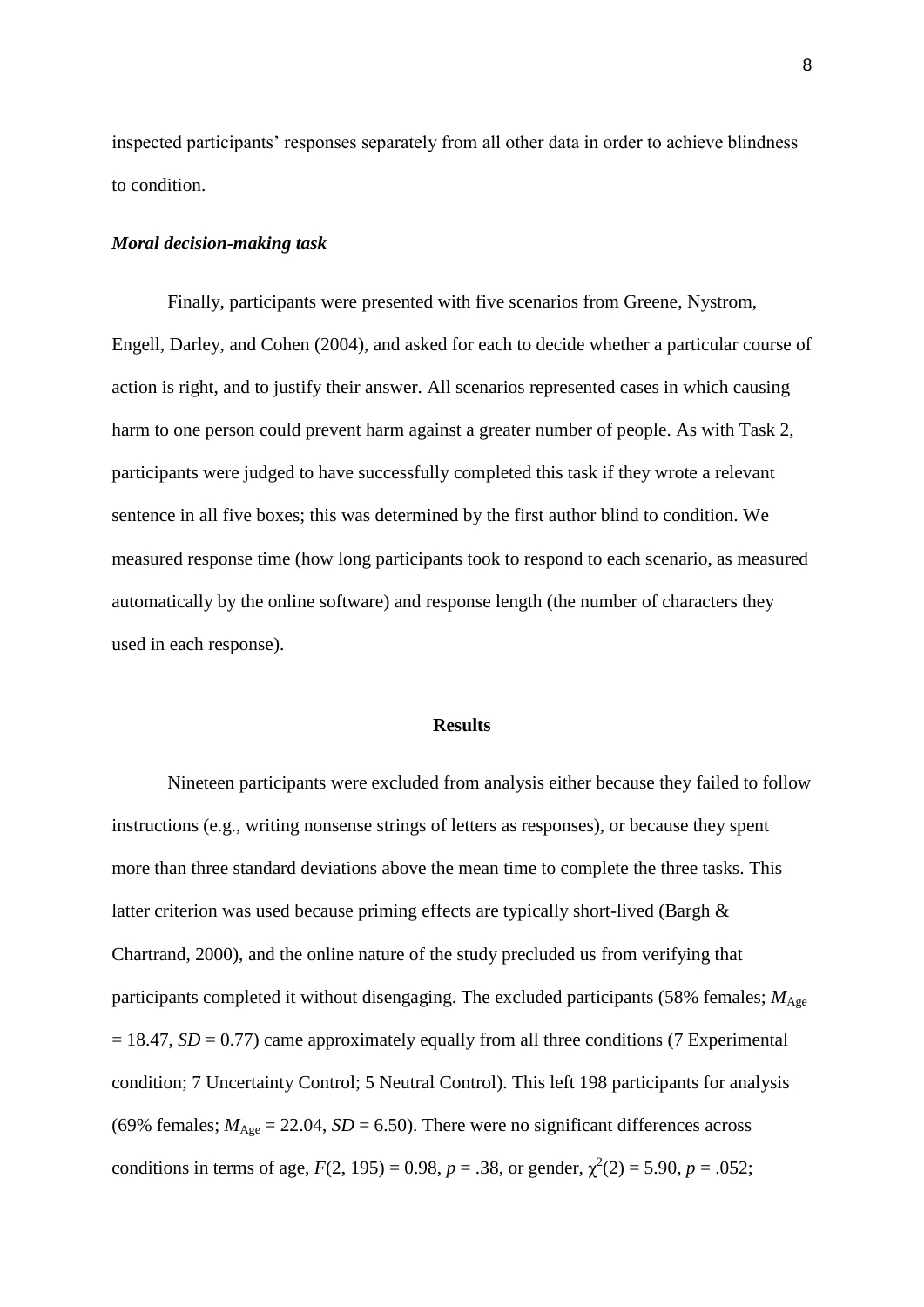however, because the gender differences were marginally-significant, we accounted for this in the analysis reported later.

We categorized as 'high' in moral self-ambivalence those participants whose SAM scores were more than one standard deviation above the sample mean. This categorisation applied to 32 participants; the remainder were categorised as 'low-medium' in moral selfambivalence. Table 1 contains psychometric scores for the two groups. We averaged the response time and length data across the five moral dilemmas, and log-transformed these values to correct for skewness. We assumed that these variables would represent different indexes of the same thing: the extent to which participants deliberated when responding to the ethical dilemmas (indeed, the two were strongly correlated, *r* = .73). Therefore, we maximised statistical power by using a principal components analysis (PCA). This technique permits the reduction of two or more collinear variables into fewer factors that each measures a unique construct. In this way, we reduced both transformed variables into one combined measure, which we label 'deliberation'. This component had an eigenvalue of 1.73 and explained 86.4% of the overall variance. The deliberation scores obtained from the PCA were therefore used in all analysis. It is noteworthy that these scores were not correlated with SAM scores  $(r = .05; p = .51)$ ; we return to this point in the Discussion.

We ran a two-way univariate ANOVA with Condition (Experimental vs. Uncertainty control vs. Neutral Control), and Moral Self-Ambivalence (High vs. Low-Medium) as the independent variables. The analysis revealed a non-significant main effect of Moral Self-Ambivalence,  $F(1, 192) = 0.06$ ,  $p = .94$ ,  $\eta^2$ <sub>p</sub> < .001, and a marginally-significant main effect of Condition,  $F(2, 192) = 2.83$ ,  $p = .06$ ,  $\eta^2$ <sub>p</sub> = .02. There was, however, a significant two-way interaction,  $F(2, 192) = 3.12$ ,  $p = .047$ ,  $\eta_p^2 = .03$  (Figure 1). Follow-up analyses showed that the effect of Condition was significant among participants who scored highly on Moral Self-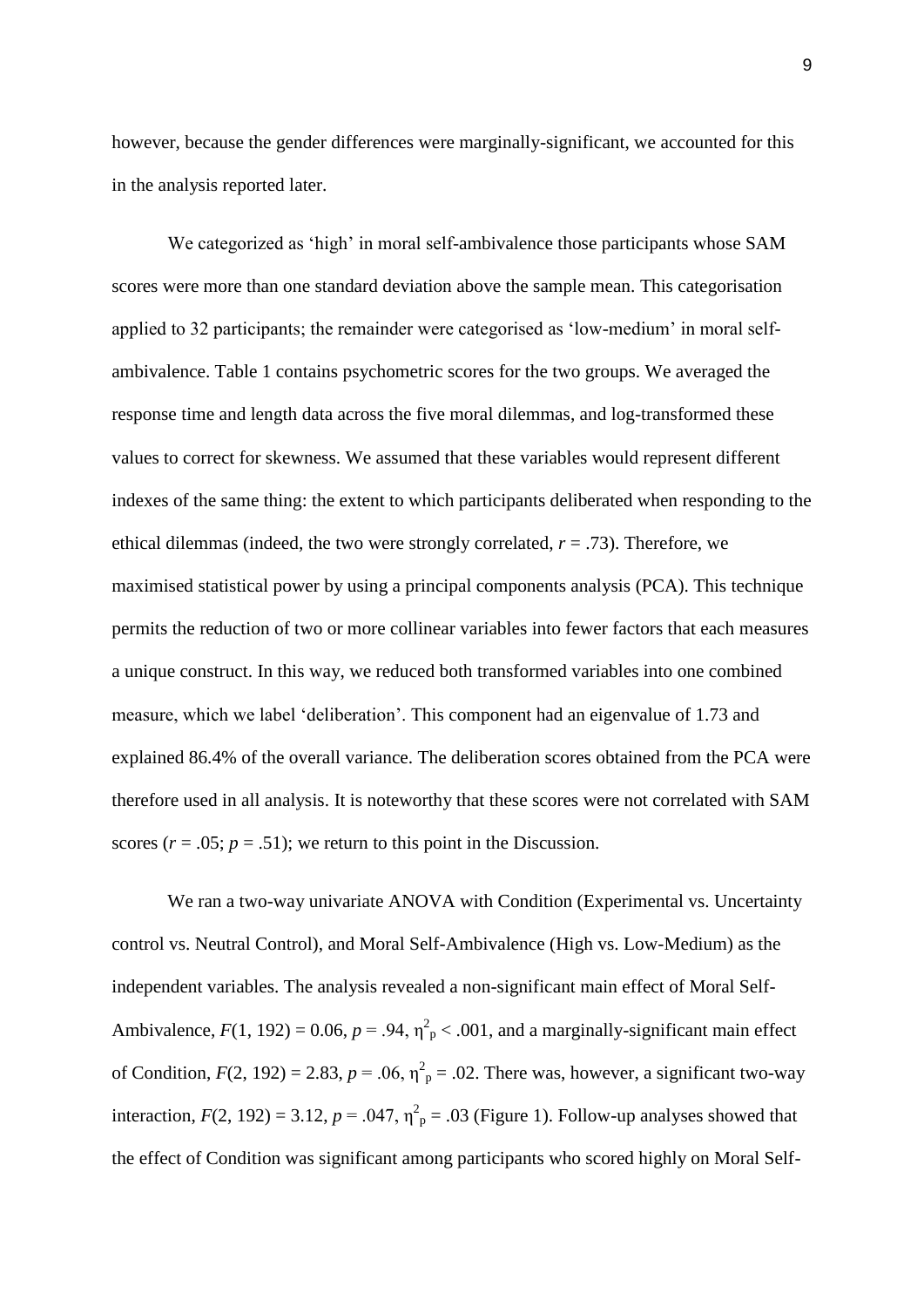Ambivalence,  $F(2, 29) = 3.58$ ,  $p = .04$ ,  $\eta^2$ <sub>p</sub> = .20, but not among those in the low-medium range,  $F(2, 163) = 1.78$ ,  $p = .17$ ,  $\eta_p^2 = .02$ . Planned contrasts showed that highly selfambivalent participants' deliberation scores were significantly greater in the Experimental condition than in the other two conditions,  $t(29) = 2.66$ ,  $p = .01$ ,  $r = .44$ . The Uncertain and Neutral Control groups did not differ,  $t(29) = 0.47$ ,  $p = .64$ ,  $r = .09$ .

#### [INSERT FIGURE 1 ABOUT HERE]

We repeated the above ANOVA controlling for participants' anxiety, depression and checking scores (all of which differed significantly by Moral Self-Ambivalence; Table 1) and gender (which differed marginally by Condition). The two-way interaction remained significant,  $F(2, 188) = 3.36$ ,  $p = .04$ ,  $\eta^2$ <sub>p</sub> = .04, and the main effect of Condition became significant,  $F(2, 188) = 3.27$ ,  $p = .04$ ,  $\eta_p^2 = .03$ . There was no main effect of Moral Self-Ambivalence,  $F(2, 188) = 0.01$ ,  $p = .91$ ,  $\eta_p^2 < .01$ .

#### **Discussion**

Our data show that experimentally priming moral self-ambivalence increased the deliberation that individuals invested in responding to moral dilemmas, but only among participants with high baseline levels of moral self-ambivalence. The effect can be compared to laboratory studies in which participants whose inflated responsibility was primed took longer and made more checks to sort medication into containers (Arntz et al., 2007); such measures have been posited as analogues of obsessive-compulsive behaviour. Although previous experimental research has challenged participants' perceptions of their morality with explicitly negative information (Doron et al., 2012; Teachman & Clerkin, 2007), this study is the first to demonstrate an effect on individuals' actual decision-making behaviour, and that this can be related to trait moral self-ambivalence.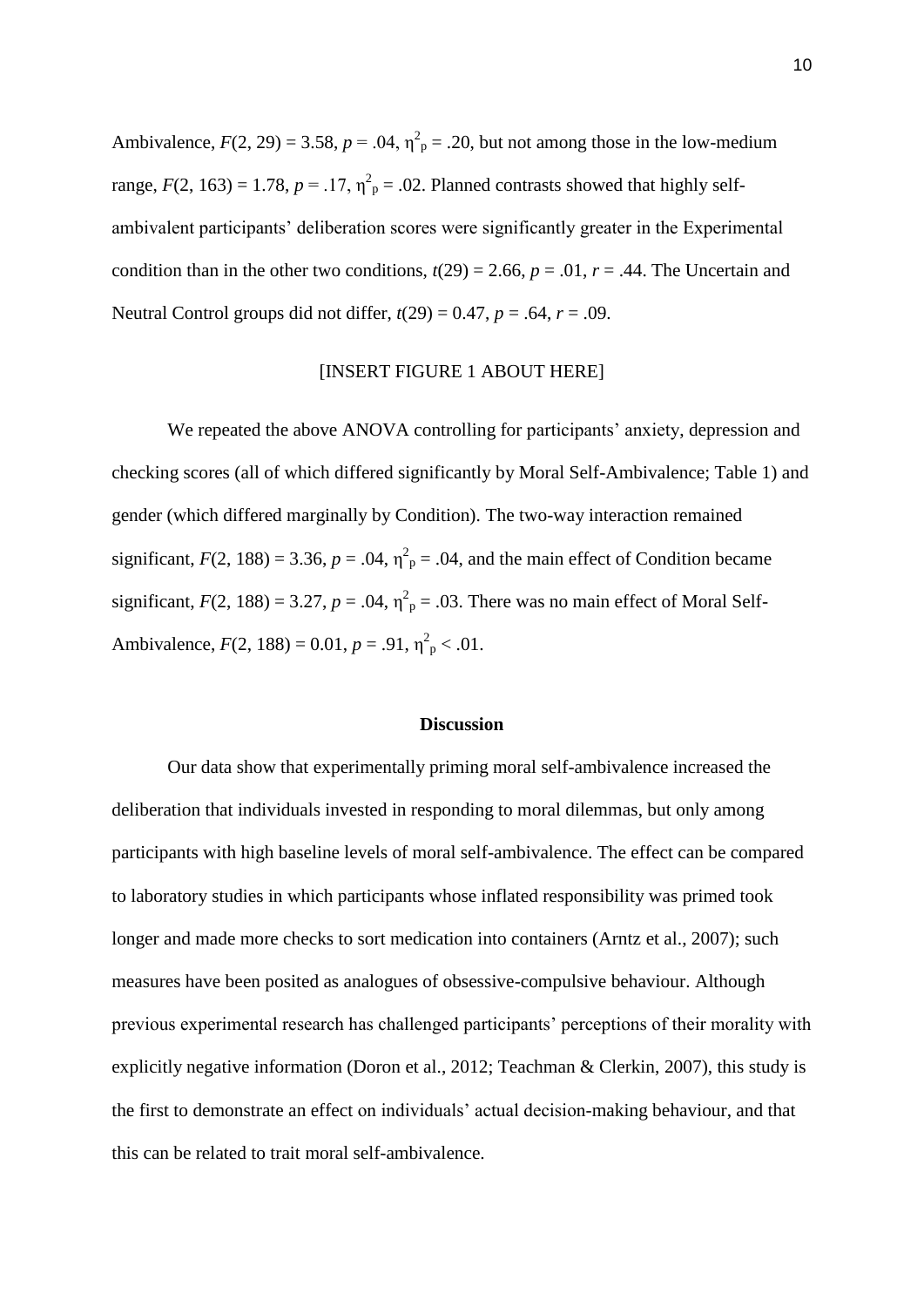Because participants' deliberation scores were not correlated with their SAM scores, it seems unlikely that deliberation was merely a behavioural manifestation of moral selfambivalence. Instead, it is more likely that our priming tasks increased the salience of certain participants' pre-existing self-ambivalence, rather than increasing moral self-ambivalence per se. Several possible mechanisms might underlie our effect. For example, by investing greater deliberation into their dilemma responses, self-ambivalent participants might have been attempting to restore confidence in their own morality after their ambivalence had been made salient. Alternatively, this salience might have been cognitively disruptive for self-ambivalent participants, perhaps causing their reasoning to be less straightforward. Further investigations would be needed to confirm whether these or other mechanisms are responsible, and our novel priming methodology could be used in such research. In this case, though, it would be important to validate our presumption that moral self-ambivalence was indeed the construct activated. Here we inferred that the manipulation was successful on the basis that it produced the predicted effects upon deliberation; nonetheless without a direct manipulation check we cannot rule out the possibility that we actually activated some alternative construct with compatible effects. Relatedly, it would be useful to know whether both priming tasks were successful in this regard, or whether the observed effects were driven by just one task.

Our findings build upon recent efforts to update the cognitive-behavioural model of OCD, which have shown that negative self-appraisals may be significant in the development of the disorder (Doron et al., 2009; Ferrier & Brewin, 2005; Kempke & Luyten, 2007). Specifically, this study provides further indication that 'higher-level' cognitive vulnerabilities such as moral self-ambivalence contribute to OCD symptomatology (Doron & Kyrios, 2005). The wider theoretical implication is that models of OCD could benefit from being expanded by incorporating constructs underlying key belief domains such as inflated responsibility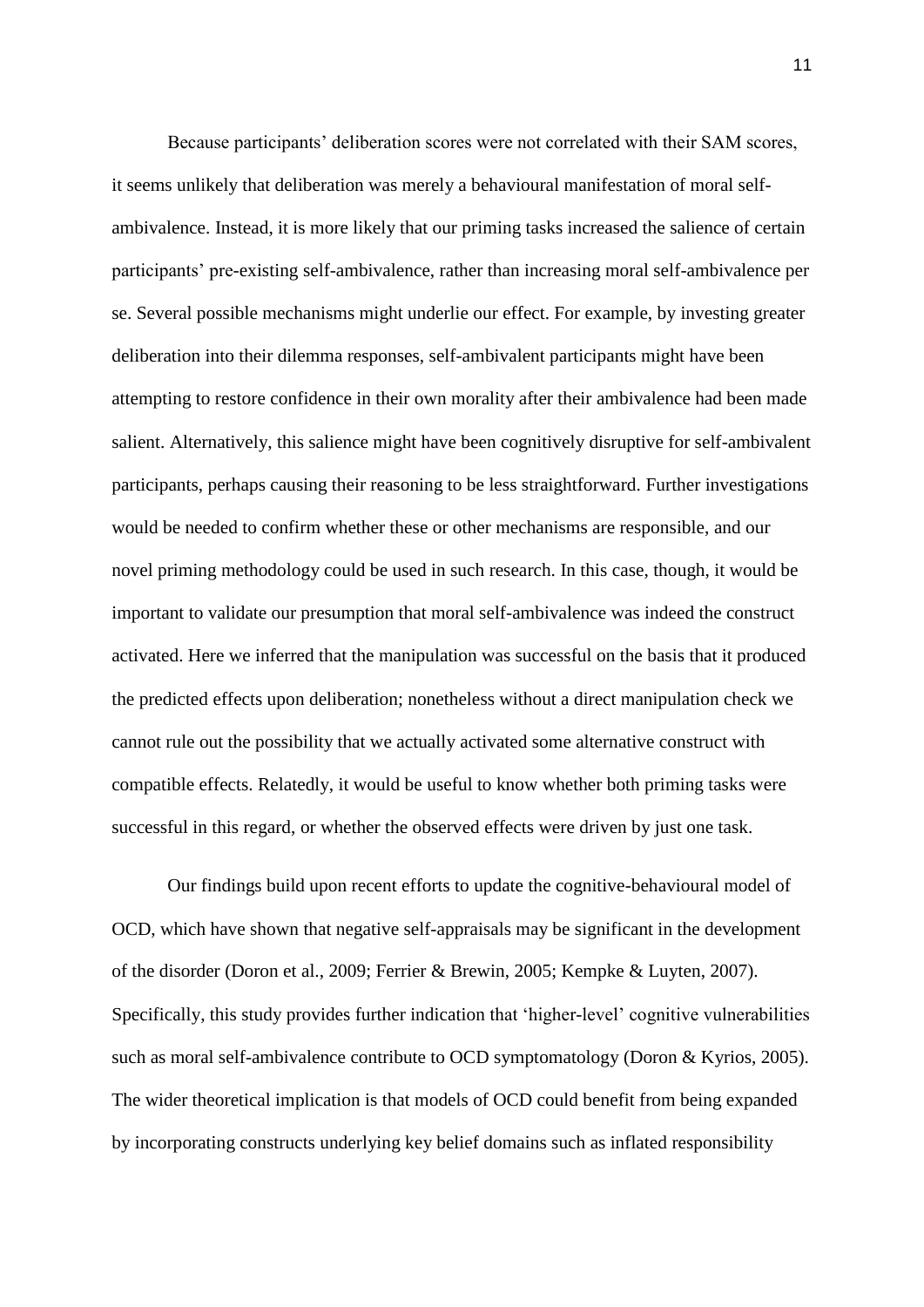(Doron & Kyrios, 2005; Solem, Myers, Fisher, Vogel, & Wells, 2010). Expansion of this sort would increase the explanatory power of cognitive models of OCD aetiology (Marker, Calamari, Woodard, & Riemann, 2006), as well as identifying broader factors that interventions could target. Whereas previous research into the aetiology of OCD has focussed on potential developmental pathways for inflated responsibility (Salkovskis*,* Shafran, Rachman, & Freeston, 1999), understanding developmental pathways that lead specifically towards moral self-ambivalence may further improve explanatory models.

Of course, one cannot assume that our findings would be replicated in people who meet diagnostic criteria for OCD. Indeed a limitation was the relatively small proportion of participants with high levels of moral self-ambivalence. However, if the results were replicated in a clinical sample with more participants 'high' in moral self-ambivalence, then this might offer support for addressing moral self-ambivalence directly in clinical work. This notion fits with Doron and Moulding's (2009) recommendation for addressing the selfperception of clients who do not benefit from classical CBT. Further studies should also explore the conditions under which moral self-ambivalence will be most likely to lead to obsessive-compulsive behaviour. For example, such behaviour might be less likely among people who perceive the moral self as less important, or among people who are capable of effectively neutralising or suppressing intrusive thoughts (Julien, O'Connor, & Aardema, 2007; Purdon, Rowa, & Antony, 2005).

In conclusion, our findings suggest that when individuals who are morally selfambivalent experience situations that make this ambivalence salient, their vulnerability to obsessive-compulsive behaviour might be heightened.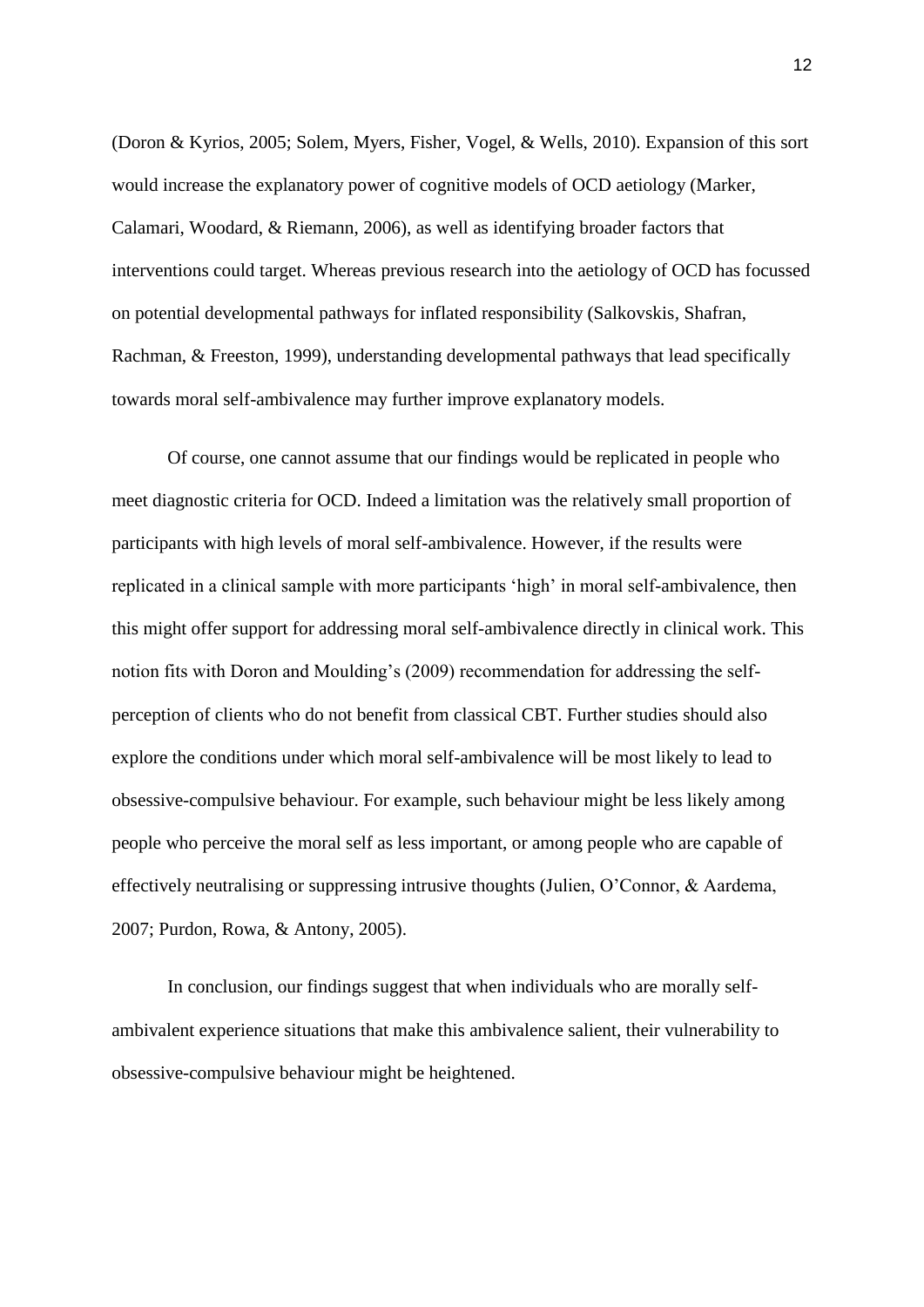#### References

- Aardema, F., & O'Connor, K. (2007). The menace within: obsessions and the self. *Journal of Cognitive Psychotherapy, 21*, 182-197.
- Abramowitz, J. S. (2006). The psychological treatment of obsessive-compulsive disorder. *Canadian Journal of Psychiatry, 51,* 407-416.
- Arntz, A., Voncken, M. & Goosen, A.C.A. (2007). Responsibility and obsessive–compulsive disorder: An experimental test. *Behaviour Research and Therapy, 45,* 425–435.
- Bargh, J. A. & Chartrand, T. L. (2000). Studying the mind in the middle: A practical guide to priming and automaticity research. In H. Reiss & C. Judd (Eds.), *Handbook of Research Methods in Social Psychology*. New York: Cambridge University Press.
- Bhar, S. S. (2004). *Self-ambivalence in obsessive-compulsive disorder*. Unpublished doctoral dissertation, University of Melbourne.
- Bhar, S. S. & Kyrios, M. (2007). An investigation of self-ambivalence in obsessivecompulsive disorder. *Behaviour Research and Therapy, 45,* 1845-1857.
- Clark, D. A. (2004). *Cognitive-Behavioral Therapy for OCD*. New York: Guilford Press.
- Clark, D. A. & Rhyno, S. (2005). Unwanted intrusive thoughts in non-clinical individuals: Implications for clinical disorders. In D. A.Clark (Ed.), *Intrusive thoughts in clinical disorders: Theory, research, and treatment* (pp. 1–29). New York: Guilford Press.
- de Silva, P. & Rachman, S. (2004). *Obsessive-Compulsive Disorder: The Facts (3rd edition).*  Oxford: Oxford University Press.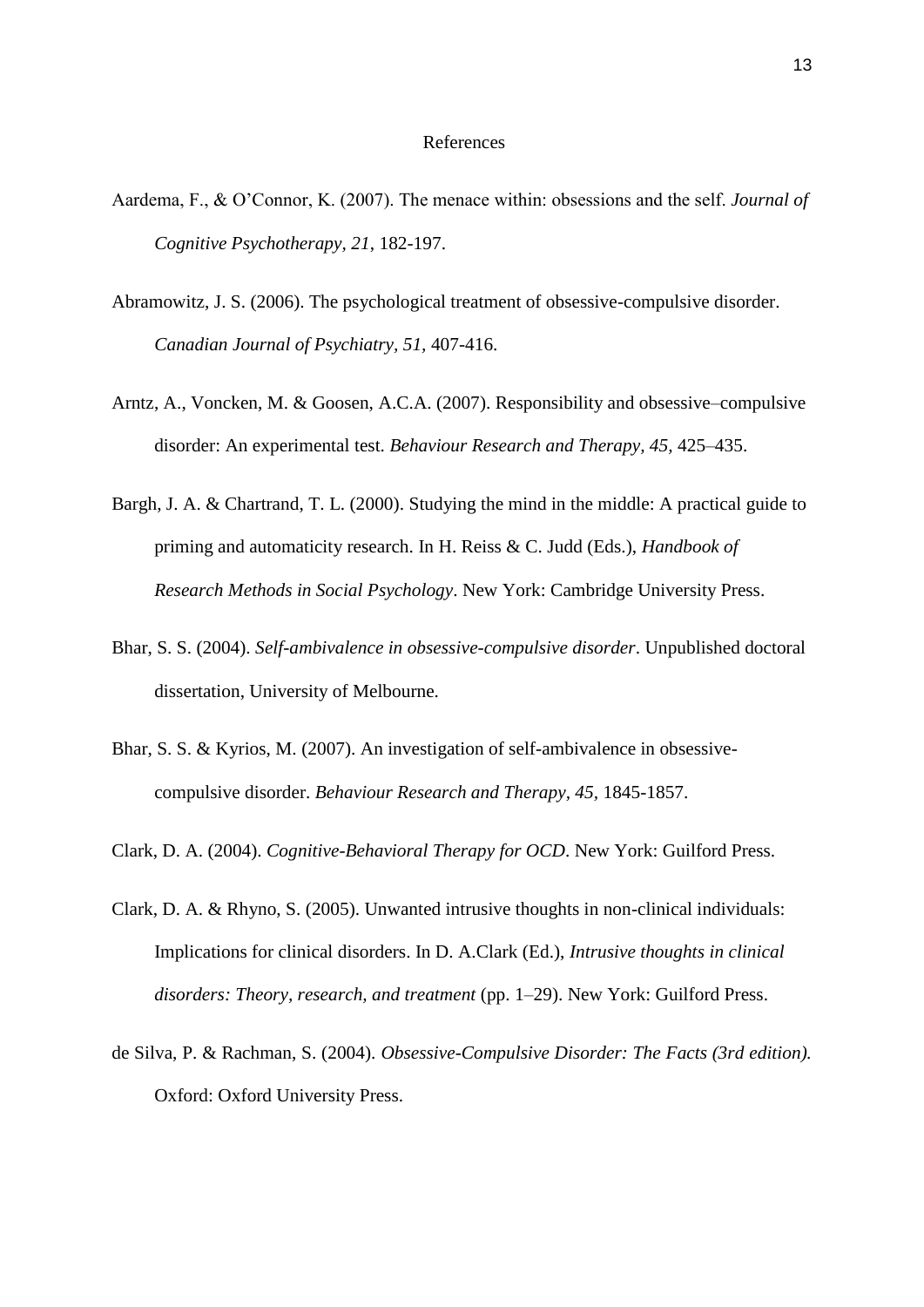- Doron, G., & Kyrios, M. (2005). Obsessive compulsive disorder: A review of possible specific internal representations within a broader cognitive theory. *Clinical Psychology Review, 25,* 415-432.
- Doron, G., Kyrios, M. & Moulding, R. (2007). Sensitive domains of self-concept in obsessive-compulsive disorder (OCD): Further evidence for a multidimensional model of OCD. *Journal of Anxiety Disorders, 21,* 433-444.
- Doron, G., & Moulding, R. (2009). Cognitive behavioral treatment of obsessive compulsive disorder: A broader framework. *Israel Journal of Psychiatry and Related Sciences, 46, 257-263.*
- Doron, G., Moulding, R., Kyrios, M., & Nedeljkovic, M. (2008). Sensitivity of self-beliefs in obsessive compulsive disorder. *Depression and Anxiety, 25,* 874-884.
- Doron, G., Moulding, R., Kyrios, M., Nedeljkovic, M., & Mikulincer, M. (2009). Adult attachment insecurities are related to obsessive compulsive phenomena. *Journal of Social and Clinical Psychology*, *28*, 1025–1052.
- Doron, G., Sar-El, D. & Mikulincer, M. (2012). Threats to moral self-perceptions trigger obsessive compulsive contamination-related behavioral tendencies. *Journal of Behavior Therapy and Experimental Psychiatry, 43,* 884-890.
- Elliott, C. M., & Radomsky, A. S. (2009). Analyses of mental contamination: Part I, experimental manipulations of morality. *Behaviour Research and Therapy, 47,* 995- 1003.
- Ferrier, S., & Brewin, C. R. (2005). Feared identity and obsessive-compulsive disorder. *Behaviour Research and Therapy, 43,* 1363-1374.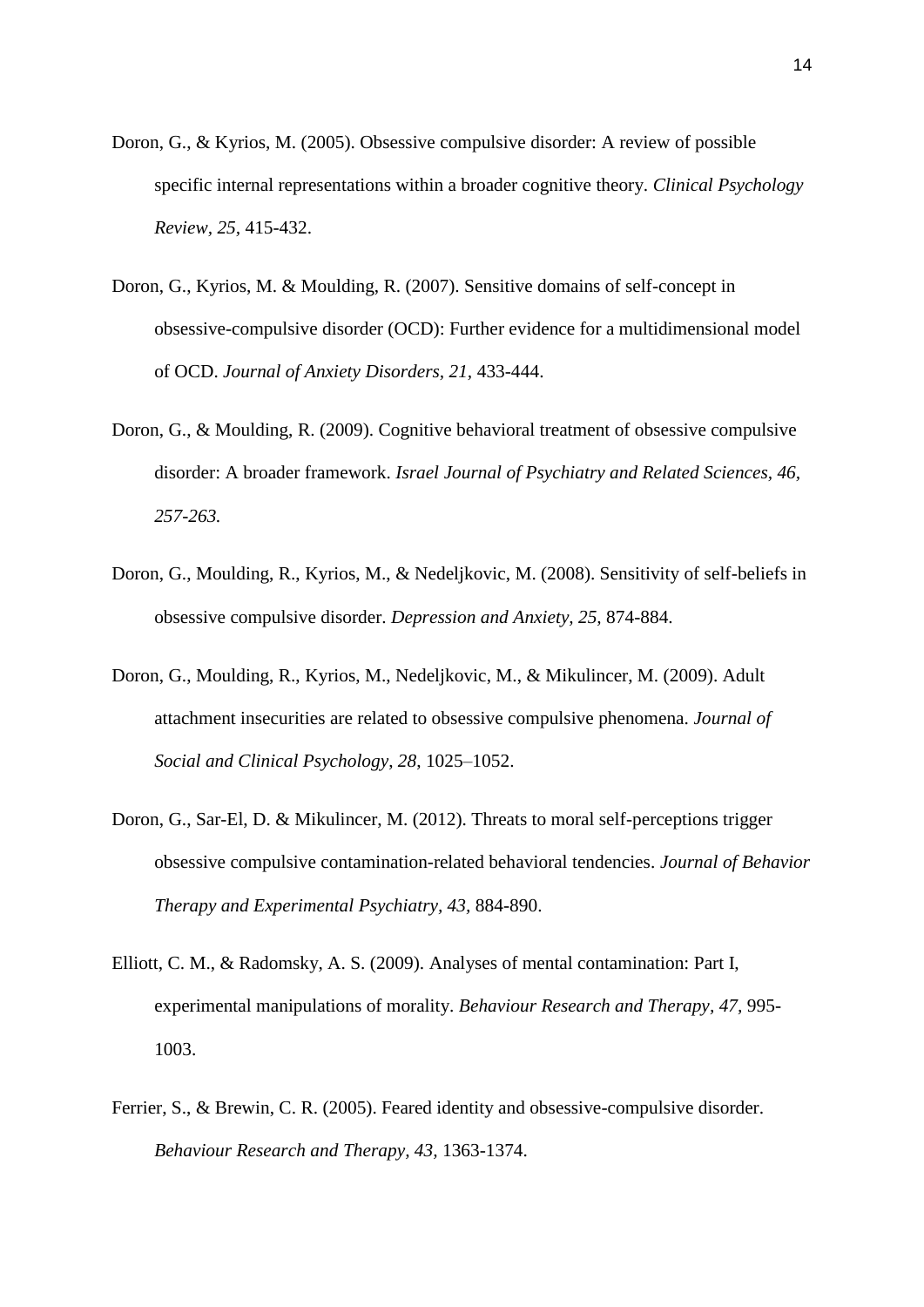- Foa, E. B., Huppert, J. D., Leiberg, S., Langner, R., Kichic, R. & Hajcak, G. et al. (2002). The Obsessive-compulsive Inventory: Development and validation of a short version. *Psychological Assessment, 14*, 485–496.
- Grant, F., & Hogg, M. A. (2012). Self-uncertainty, social identity prominence and group identification. *Journal of Experimental Social Psychology, 48,* 538-542.
- Greene, J. D., Nystrom, L. E., Engell, A. D., Darley, J. M., & Cohen, J. D. (2004). The neural bases of cognitive conflict and control in moral judgment. *Neuron, 44,* 389–400.
- Guidano, V. F., & Liotti, G. (1983). *Cognitive processes and emotional disorders A structural approach to psychotherapy.* New York: Guilford Press.
- Julien, D., O'Connor, K. P., & Aardema, F. (2007). Intrusive thoughts, obsessions, and appraisals in obsessive–compulsive disorder: A critical review. *Clinical Psychology Review, 27*, 366–383.
- Kempke, S. & Luyten, P. (2007). Psychodynamic and cognitive-behavioral approaches of obsessive-compulsive disorder: Is it time to work through our ambivalence? *Bulletin of the Menninger Clinic, 71,* 291-311.
- Kroenke K., Spitzer R. L., & Williams, J B. (2001). The PHQ-9: validity of a brief depression severity measure. *Journal of General Internal Medicine*, *16*, 606-613.
- Marker, C. D., Calamari, J. E., Woodard, J. L. & Riemann, B. C. (2006). Cognitive selfconsciousness, implicit learning and obsessive-compulsive disorder. *Anxiety Disorders, 20,* 389-407.
- National Institute for Health and Clinical Excellence. (2005). *Obsessive compulsive disorder. Clinical Guideline 31.* London: NICE.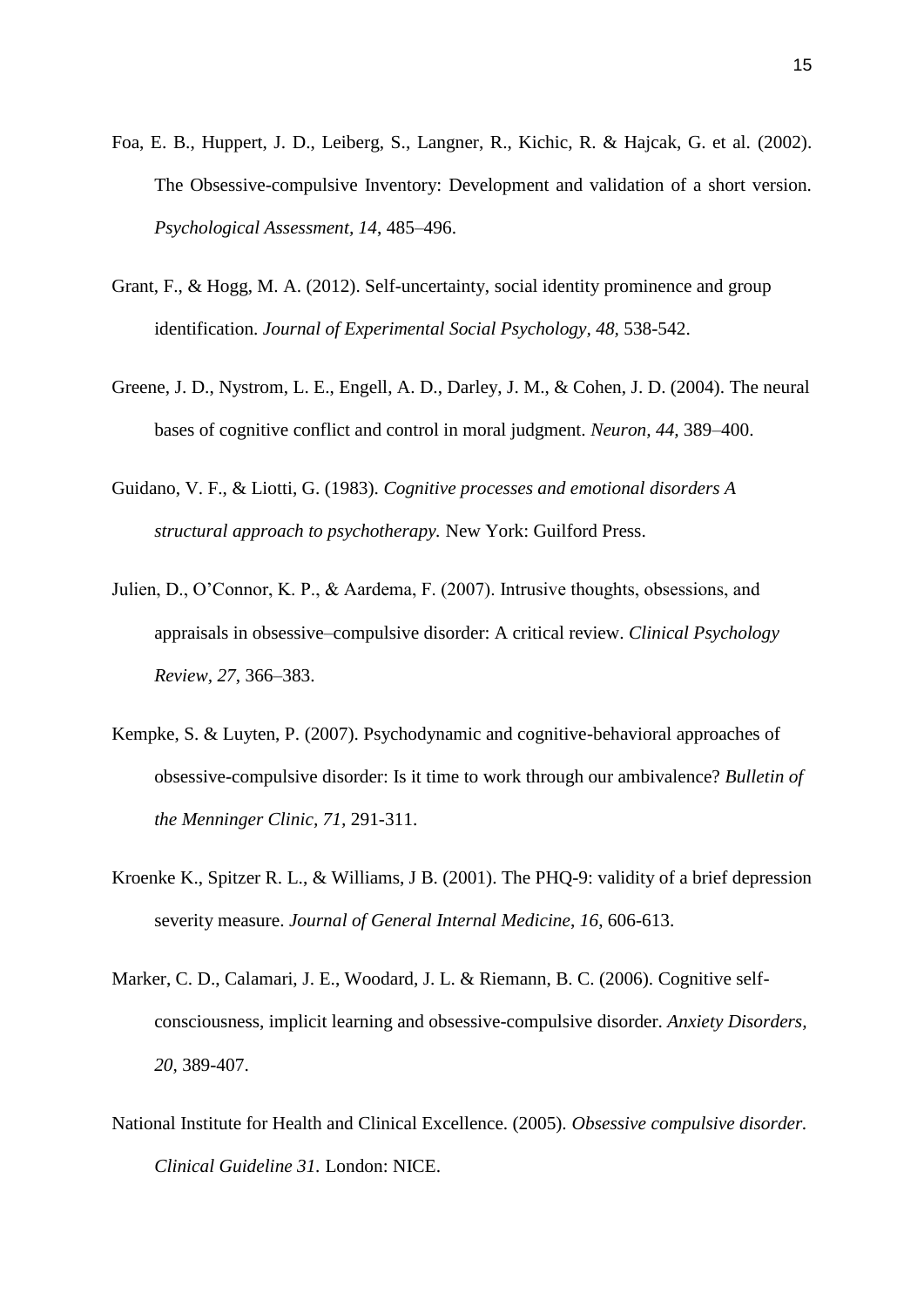- Obsessive Compulsive Cognitions Working Group. (1997). Cognitive assessment of obsessive-compulsive disorder. *Behaviour Research and Therapy, 35,* 667-681.
- Olatunji, B.O., Davis, M.L., Powers, M.B. & Smits, J.A.J. (2013). Cognitive-behavioral therapy for obsessive-compulsive disorder: A meta-analysis of treatment outcome and moderators. *Journal of Psychiatric Research, 47*, 33-41.
- Purdon, C., Rowa, K., & Antony, M. M. (2005). Thought suppression and its effects on thought frequency, appraisal and mood state in individuals with obsessive-compulsive disorder. *Behaviour Research and Therapy, 43*, 93–108.
- Rowa, K., Purdon, C., Summerfeldt, L. J., & Antony, M.M. (2005). Why are some obsessions more upsetting than others? *Behaviour Research and Therapy, 43,* 1453- 1465.
- Salkovskis, P.M. (1999). Understanding and treating obsessive-compulsive disorder. *Behaviour Research and Therapy, 37,* S29-S52.
- Salkovskis, P., Shafran, R., Rachman, S., & Freeston, M. H. (1999). Multiple pathways to inflated responsibility beliefs in obsessional problems: possible origins and implications for therapy and research. *Behaviour Research and Therapy, 37,* 1055-1072.
- Sherman, D. K. & Cohen, G. L. (2002). Accepting threatening information: Self-affirmation and the reduction of defensive biases. *Current Directions in Psychological Science, 11,*  119–123.
- Solem, S., Myers, S. G., Fisher, P. L., Vogel, P. A., & Wells, A. (2010). An empirical test of the metacognitive model of obsessive-compulsive symptoms: Replication and extension. *Journal of Anxiety Disorders, 24*, 79-86.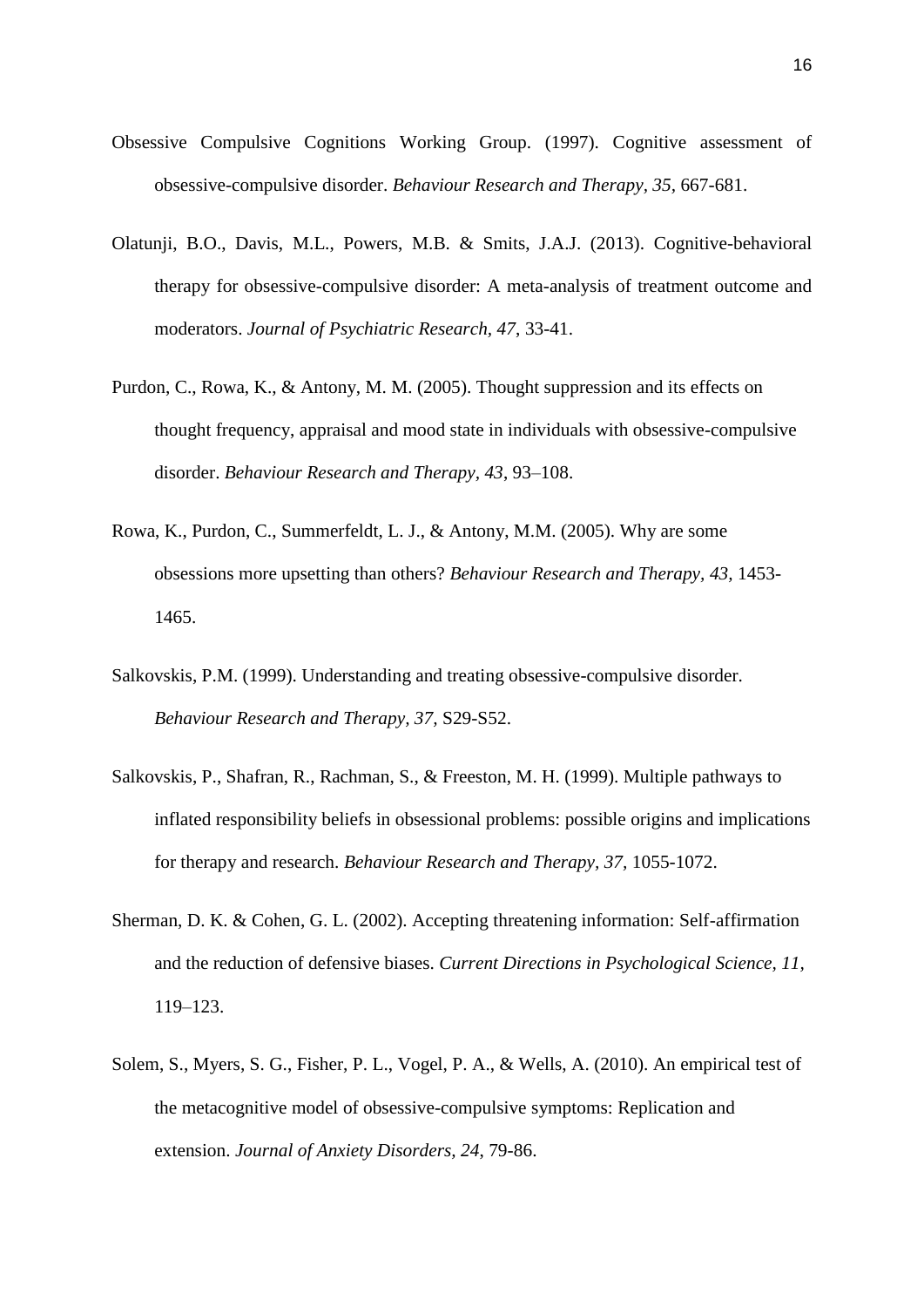- Spitzer, R. L., Kroenke, K., Williams, J. B., & Löwe, B. L. (2006). A brief measure for assessing generalized anxiety disorder: the GAD-7. *Archives of Internal Medicine*, *166*, 1092-1097.
- Teachman, B. A., & Clerkin, E. M. (2007). Obsessional beliefs and the implicit and explicit morality of intrusive thoughts. *Cognition and Emotion, 21*, 999–1024.
- Torres, A.R., Prince, M.J., Bebbington, P.E., Bhugra, D., Farrell, M., Jenkins, R., et al. (2006). Obsessive-compulsive disorder: prevalence, comorbidity, impact, and helpseeking in the British National Psychiatric Morbidity Survey of 2000. *American Journal of Psychiatry, 163,* 1978–85.

World Health Organization. (1996). *Global burden of disease.* Harvard: Author.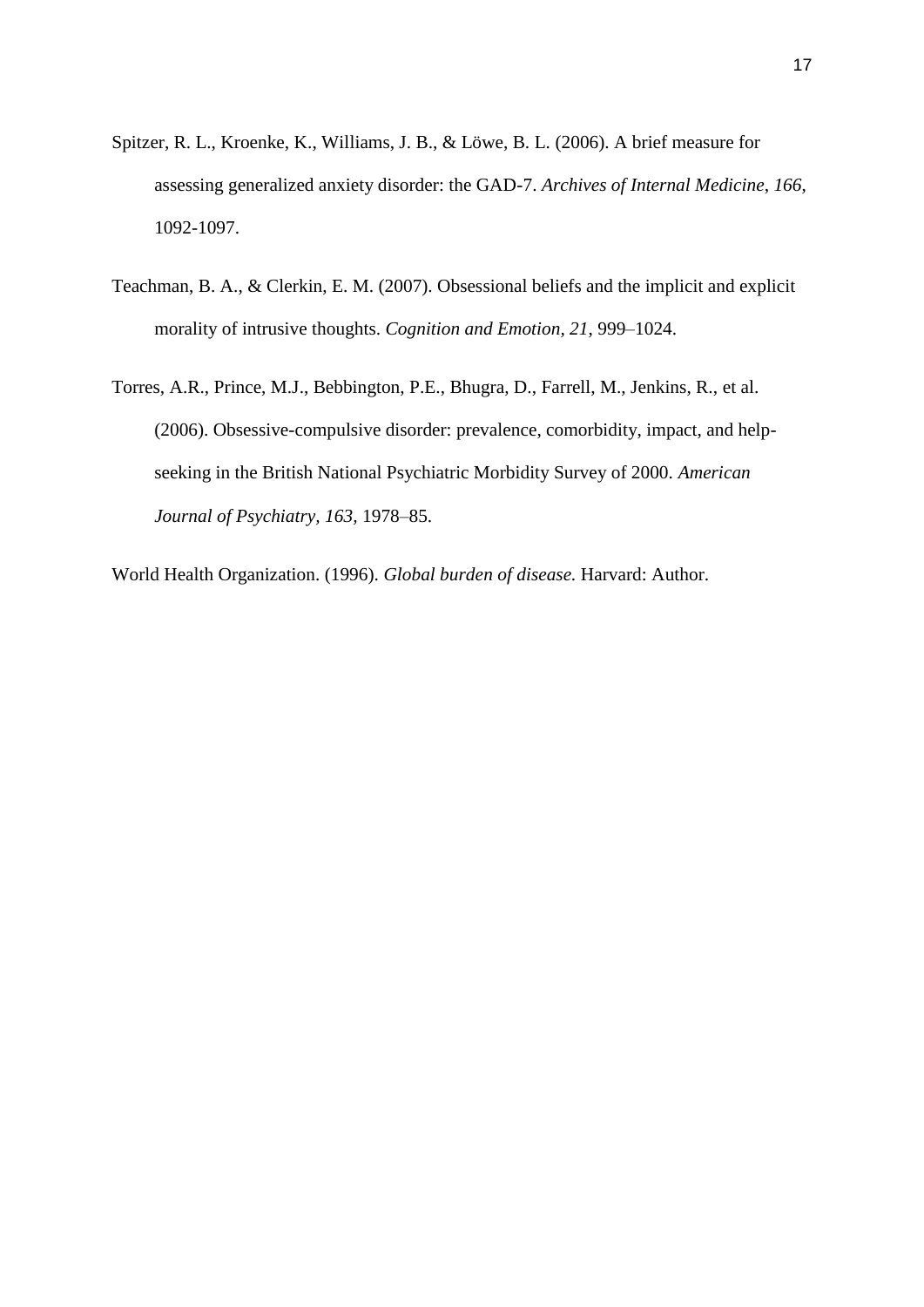| Measure                | Maximum  | Whole      | Moral self-ambivalence |            | t-statistic |
|------------------------|----------|------------|------------------------|------------|-------------|
|                        | possible | sample     | subgroup               |            | for         |
|                        | score on |            |                        |            | subgroup    |
|                        | scale    |            |                        |            | contrast    |
|                        |          |            | Low-                   | High       |             |
|                        |          |            | medium                 |            |             |
|                        |          |            |                        |            |             |
| SAM (Moral             | 24       | 7.27(4.67) | 5.74(3.26)             | 15.22      | $21.61***$  |
| ambivalence subscale)  |          |            |                        | (2.03)     |             |
| $GAD-7$                | $21\,$   | 6.82(4.98) | 6.05(4.46)             | 10.81      | 4.51***     |
|                        |          |            |                        | (5.64)     |             |
| PHQ-9                  | $27\,$   | 7.47(5.48) | 5.74(3.26)             | 15.22      | $4.86***$   |
|                        |          |            |                        | (2.03)     |             |
| <b>OCI-R</b> (Checking | 12       | 3.44(3.11) | 3.15(2.97)             | 4.94(3.42) | $3.04**$    |
| subscale)              |          |            |                        |            |             |
| OCI-R                  | 12       | 1.72(2.24) | 1.65(2.19)             | 2.09(2.47) | 1.03        |
| (Contamination         |          |            |                        |            |             |
| subscale)              |          |            |                        |            |             |
|                        |          |            |                        |            |             |

Table 1. Participants' mean psychometric scores overall and split into subgroups by moral self-ambivalence. Standard deviations are in parentheses.

\*\* *p* < .01; \*\*\* *p <* .001.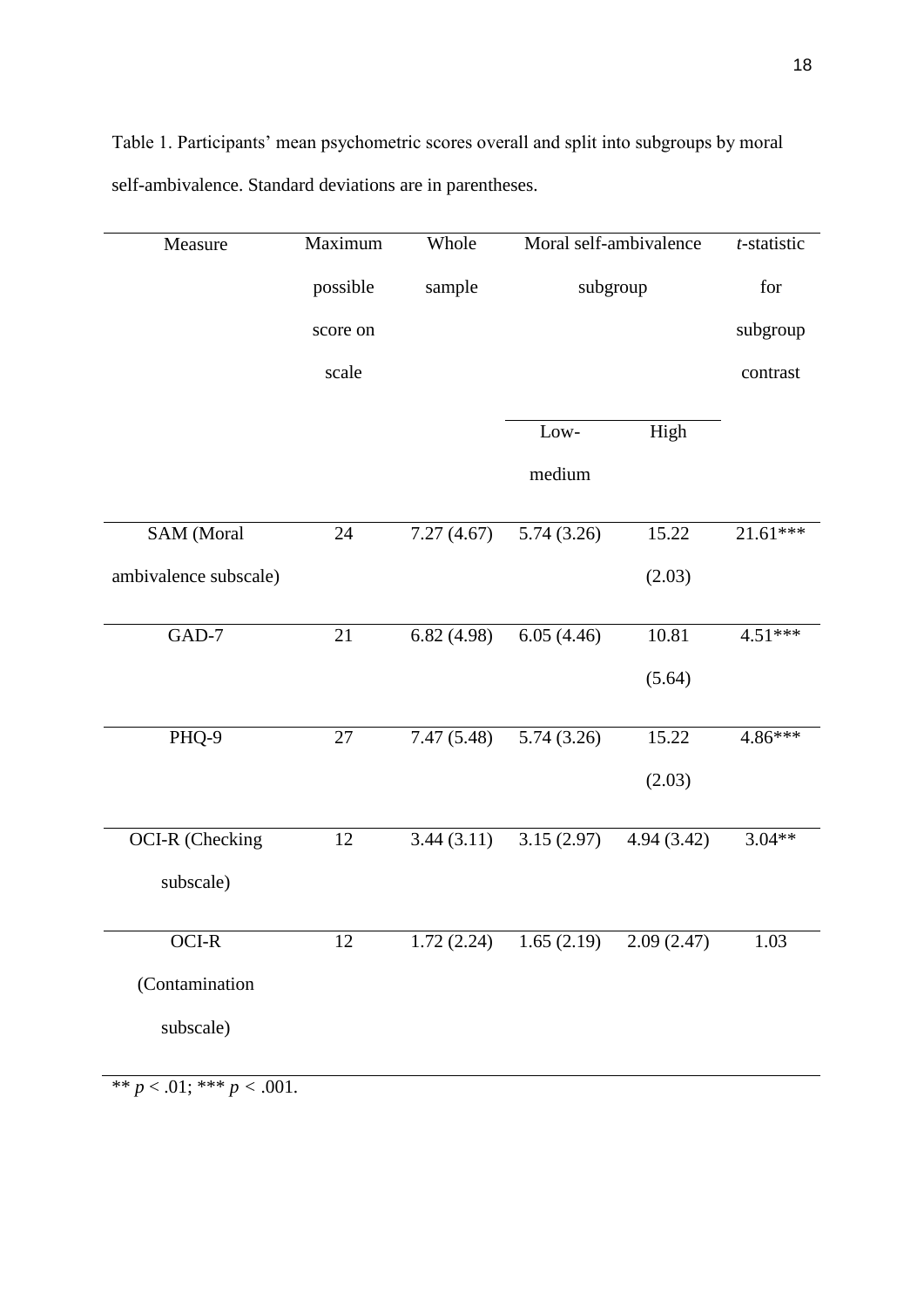# **Appendix**

(Unscrambled) Sentences used in the Unscrambling Sentences task.

| <b>Experimental</b>                                            | <b>Uncertainty control</b>                                                 | <b>Neutral control and fillers</b>                                                                                                                                           |  |
|----------------------------------------------------------------|----------------------------------------------------------------------------|------------------------------------------------------------------------------------------------------------------------------------------------------------------------------|--|
| I fear doing something immoral.                                | I fear doing something                                                     | Throw the red ball silently.<br>He observes people watching<br>him.<br>Please wrap the gift neatly.<br>She bought the sentimental<br>item.<br>I wash the clothes frequently. |  |
| I'm either "good" or "bad."                                    | ambiguous.<br>I'm either "sure" or "unsure."                               |                                                                                                                                                                              |  |
| Am I a moral person?<br>Everyone knows I am<br>untrustworthy.  | Am I a decisive person?<br>Everyone knows I am uncertain.                  |                                                                                                                                                                              |  |
| I worry about my behaviour.                                    | I worry about my decisions.                                                |                                                                                                                                                                              |  |
| I constantly question my<br>conscience.                        | I constantly question my<br>doubts.                                        | Let us play or sing.                                                                                                                                                         |  |
| I cannot meet ethical standards.<br>Should be a better person. | I cannot meet inconclusive<br>standards.                                   | Warm sunlight makes raisins<br>wrinkle.                                                                                                                                      |  |
| I don't know what's right.                                     | Should be a certain person.                                                | They hardly picked the apples.                                                                                                                                               |  |
| I have questionable moral<br>judgement.                        | I don't know what's correct.<br>I have questionable everyday<br>judgement. | This black drink seems bitter.<br>He occasionally knits them<br>jumpers.                                                                                                     |  |
|                                                                |                                                                            | She studies texts with him.                                                                                                                                                  |  |
|                                                                |                                                                            | Shall I send it over?                                                                                                                                                        |  |
|                                                                |                                                                            | They are from Surrey<br>University.                                                                                                                                          |  |
|                                                                |                                                                            | What a great colourful parrot.                                                                                                                                               |  |
|                                                                |                                                                            | He saw the train leave.                                                                                                                                                      |  |
|                                                                |                                                                            | They often meet him there.                                                                                                                                                   |  |
|                                                                |                                                                            | Do you play football too?                                                                                                                                                    |  |
|                                                                |                                                                            | They go dancing every<br>weekend.                                                                                                                                            |  |
|                                                                |                                                                            |                                                                                                                                                                              |  |

Replace the clock batteries soon.

Buy the cheapest ticket online.